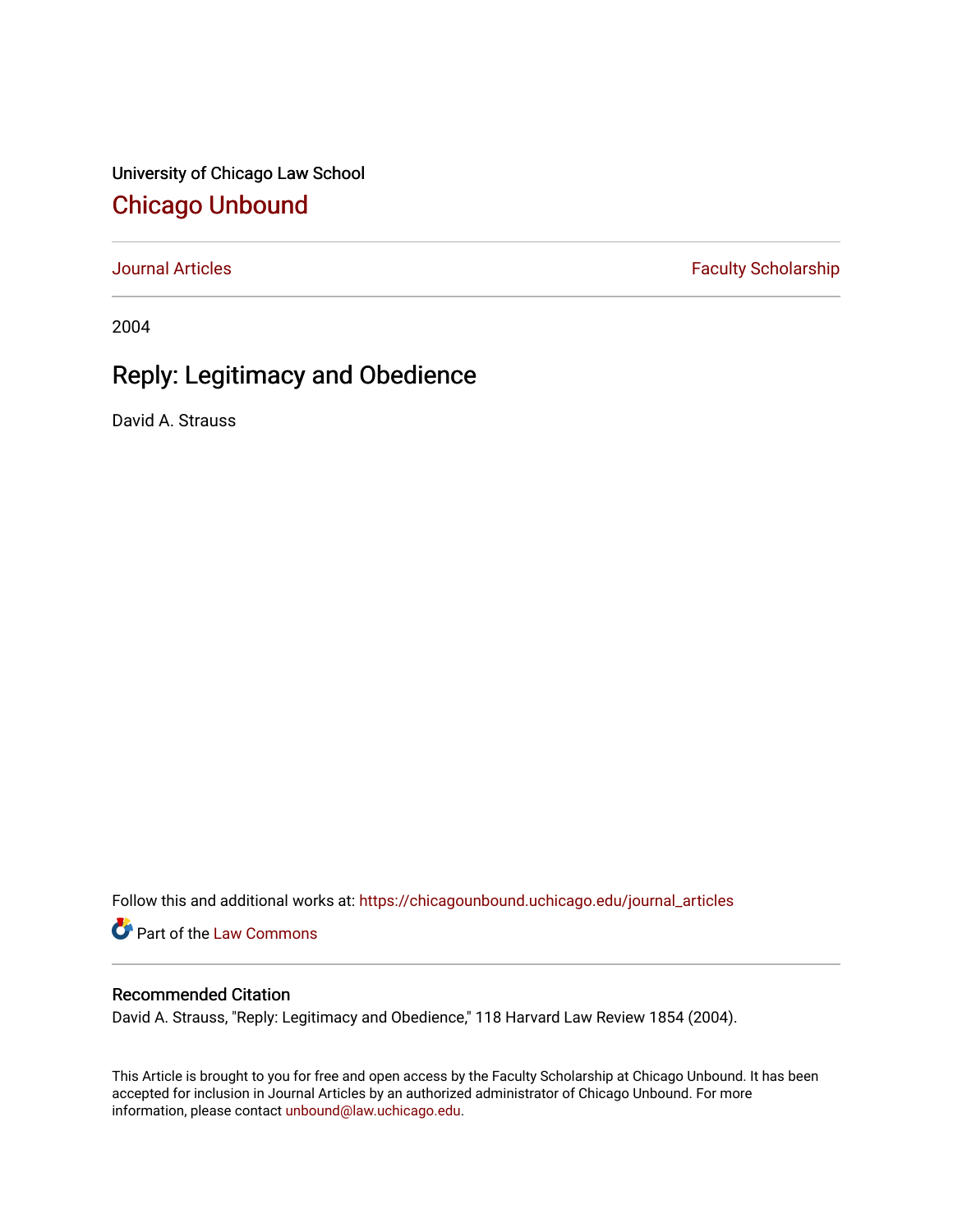# REPLY

# LEGITIMACY AND OBEDIENCE

## *David A. Strauss\**

Perhaps we should just stop talking about legitimacy altogether. Why do we even need to use the word, at least in discussions of constitutional law? That is one of the questions raised by Richard Fallon's thoughtful and exceptionally illuminating article.' Why not just talk about moral right and wrong, or about legal right and wrong, or about whether a particular law or legal system is generally accepted by a population? Using the term "legitimacy" only adds the potential for confusion; why not dispense with it?

The answer is that discussions of "legitimacy" do add one element to debates over constitutional issues. To condemn something as illegitimate  $-$  a statute, a Supreme Court decision, a President's claim to have won an election, or something else  $-$  is, I think, implicitly to threaten defiance. It is to suggest that the government should, in some respect, not be obeyed. There are mistaken decisions, lawless decisions, morally wrong decisions. Those are all familiar forms of criticism. Calling a decision "illegitimate" adds the suggestion that the decision is mistaken, or lawless, or immoral, in a way or to a degree that raises a question about whether it should be obeyed. For me, this is one of the principal lessons of Professor Fallon's article.

Disobedience and defiance, in this respect, are matters of degree in the same way that, as Professor Fallon notes, the acceptance of government authority is a matter of degree.' To say that a President was not legitimately elected is not necessarily to assert the right to disregard a bill that that President has signed into law or a lawful military order that the President has issued as Commander-in-Chief. Rather, the claim of illegitimacy asserts that in some respect the President should not be accorded the deference he would otherwise receive: his proposed appointees will be scrutinized more closely; his legislative initiatives will encounter more hostility; he will not be viewed as having a mandate to carry out an extensive program of policy initiatives. The same is true for the assertion that a Supreme Court decision is illegiti-

**<sup>\*</sup>** Harry N. Wyatt Professor of Law, The University of Chicago Law School. I am grateful to Richard Fallon for his gracious comments on an earlier draft and to the Sonnenschein Fund at the University of Chicago Law School for financial support.

**<sup>1</sup>** Richard H. Fallon, Jr., *Legitimacy and the Constitution,* i 18 HARv. L. REv. **1787 (2005).**

*<sup>2</sup> See id.* at pp. 18o5-o6; *see also id.* at p. 1831 ("Clearly the authoritative legitimacy of judicial decisions can be relative, rather than absolute. Regional variations also can occur.").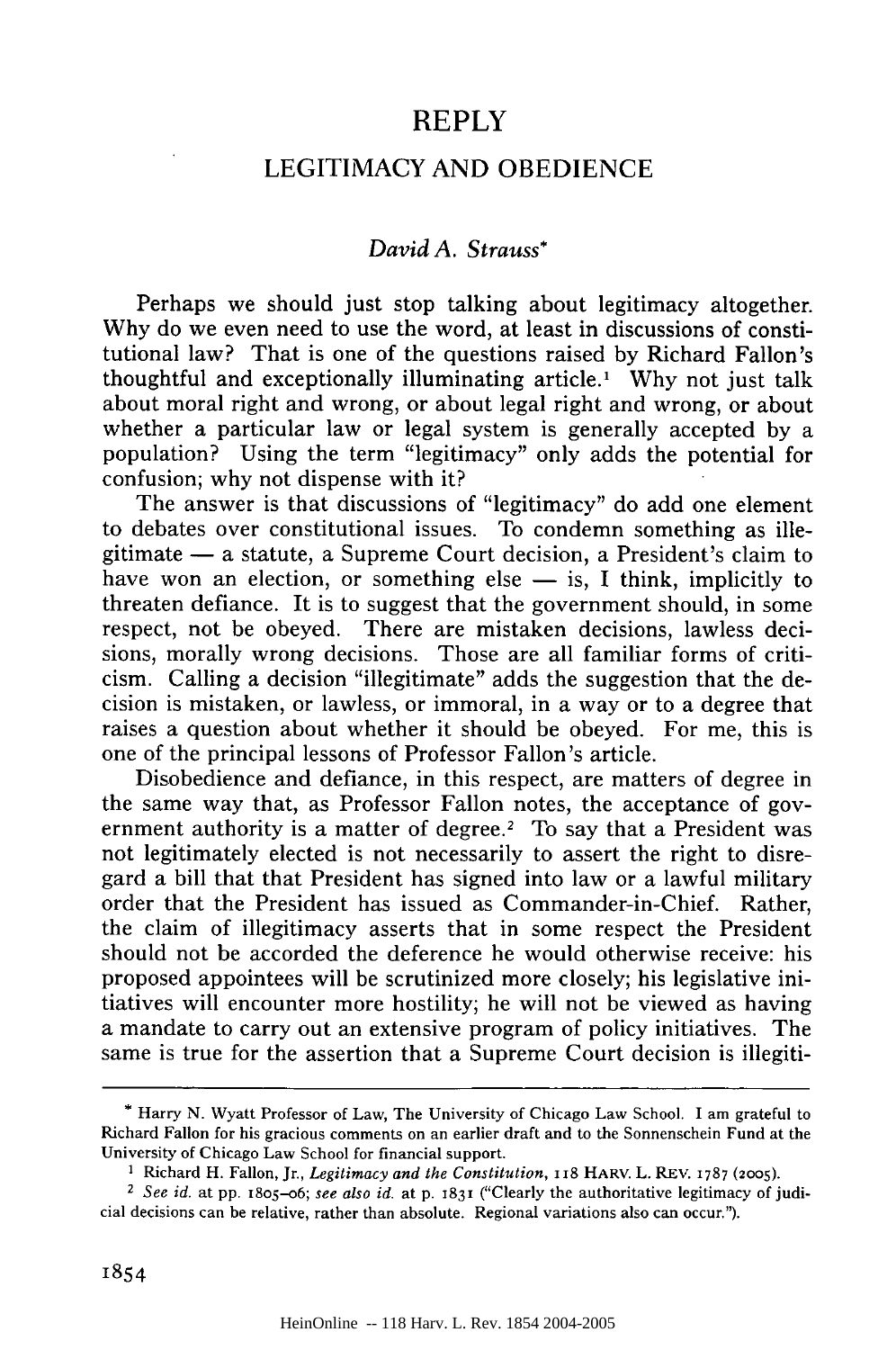mate. It does not necessarily amount to an assertion that the parties to the case can ignore the Court's ruling. But it does mean that such a  $decision$  — unlike, for example, a decision that is simply legally wrong, even clearly legally wrong - should have less weight as a precedent in court and should have a diminished role in shaping the judgments that other branches of government make about the lawfulness of their actions. <sup>3</sup>

Professor Fallon's account is descriptive rather than prescriptive; he is concerned with how the term "legitimacy" is actually used, rather than with how the term should be used. $4$  For that reason, his article, as I understand it, does not take a position on whether the term "legitimacy" is best confined to the uses I have suggested. But his precise and accurate typology helps demonstrate why the term should be used only in more limited ways. Often, in the instances Professor Fallon describes, the use of the term obscures the claim that is being made. In addition, it is not clear why the same term should be used for three different kinds of claims. And Professor Fallon points out that the various uses of "legitimacy" share a "concern[] with the necessary, sufficient, or morally justifiable conditions for the exercise of governmental authority."s My suggestion is that this last insight can be the basis for a specific, prescriptive definition: the term "illegitimacy" should be reserved for that subset of wrong actions to which defiance, of some form, is a proper response.

# *I.* THREE KINDS OF LEGITIMACY?

Professor Fallon identifies three basic kinds of legitimacy: moral, legal, and sociological. To oversimplify his careful account, a government action  $-$  a Supreme Court decision, for example  $-$  is morally illegitimate if it is morally wrong; more precisely, a claim that a decision is morally illegitimate is a claim that it is outside the bounds of reasonable moral disagreement.6 Similarly, a decision is legally illegitimate if it is clearly wrong as a matter of law.7 Sociological legitimacy, in contrast with the other two forms, is a descriptive and not a normative notion: a government action enjoys sociological legitimacy if it is generally accepted by the population as morally binding in some way.8 Acceptance in this sense is different from merely yielding to the threat of force, although, as Professor Fallon explains, it is difficult to

**<sup>3</sup>***See id.* at pp. 1831-32.

<sup>4</sup> *See id.* at pp. **1790-91.**

*<sup>5</sup> Id.* at **p. 1791.**

**<sup>6</sup>***See id.* at p. 1834.

**<sup>7</sup>** *See id.* at pp. **1817-I8.**

**<sup>8</sup>***See id.* atp. 1795.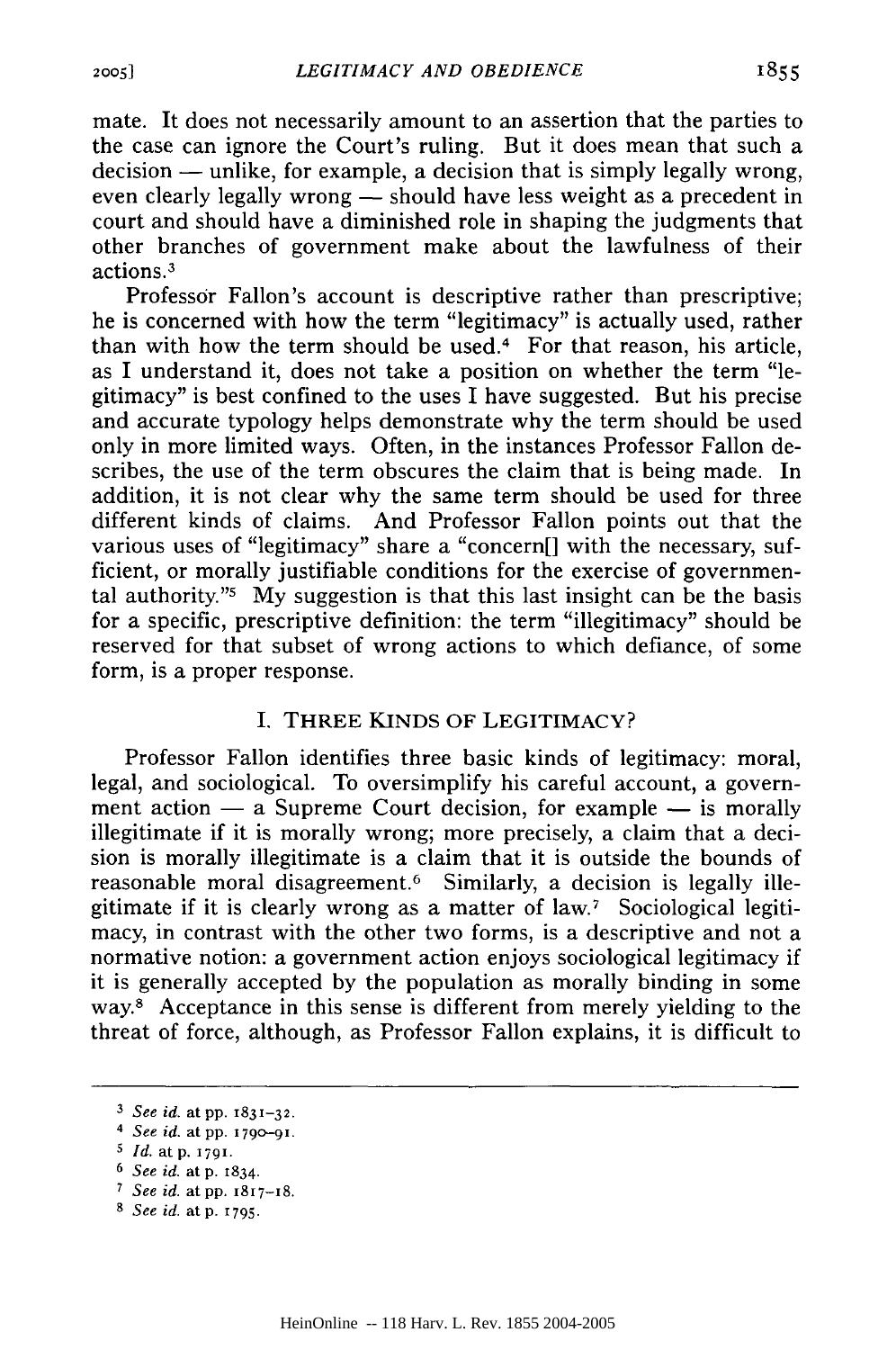specify precisely what kind of acceptance is needed to confer sociological legitimacy.9

Professor Fallon is surely right that the term "legitimacy" is sometimes used in the ways he describes. But particularly in the case of "moral" and "legal" legitimacy, the claim of illegitimacy, in Professor Fallon's typology, seems to be just another way of saying something for which we already have an adequate vocabulary. Why speak of legitimacy at all, instead of just saying that an act was clearly morally wrong or clearly legally wrong?

Beyond that, as Professor Fallon notes, none of these three notions of legitimacy seems quite right in isolation. None seems to capture what people are trying to say when they denounce something, such as a Supreme Court decision, as illegitimate. 10 Consider, first, moral legitimacy. Not all morally wrong government actions are illegitimate. A tax cut that gives money to the wealthy and deprives poorer people of public services might be plainly unjust  $-$  that is, morally wrong, perhaps egregiously morally wrong. But critics who are willing to denounce such a policy as morally wrong would not automatically, or even usually, add that it was illegitimate. Similarly, it would be odd to say that all judicial decisions that are clearly legally wrong are illegitimate. A court might make a plainly erroneous decision on a matter of, say, bankruptcy law or civil procedure, but we would not ordinarily call such a decision illegitimate. As Professor Fallon's discussion shows, the claim of illegitimacy seems to be reserved for decisions like *Roe v. Wade*,<sup>11</sup> Bush v. Gore,<sup>12</sup> or *Miranda v. Arizona*.<sup>13</sup>

Sociological legitimacy, in Professor Fallon's sense, certainly does seem to capture some important uses of the term "legitimacy." Someone might say, for example, that a certain regime is entitled to diplomatic recognition because it is the legitimate government of a foreign country. That is the descriptive, sociological use of the term "legitimate"; a regime can be legitimate in this sense even though it governs in ways that are not morally justified — by not allowing free elections, for example. We do not seem to have another simple way to express this notion of legitimacy, and Professor Fallon's analysis of "sociological" legitimacy is right on target. But this is not how the term "legitimacy" is most commonly used in discussions of constitutional law. In most of the examples Professor Fallon discusses, "legitimacy" (or, more commonly, "illegitimacy") is used normatively, as a term of praise or condemnation, rather than descriptively. At least for purposes of con-

*<sup>9</sup> See id.* at pp. **1795-96.**

<sup>10</sup> See id. at p. 1791.

**<sup>11</sup>**410U.S. **113** (1973).

*<sup>12</sup>***531** U.S. **98** (2000).

**<sup>13</sup>**384 U.S. 436 (i966).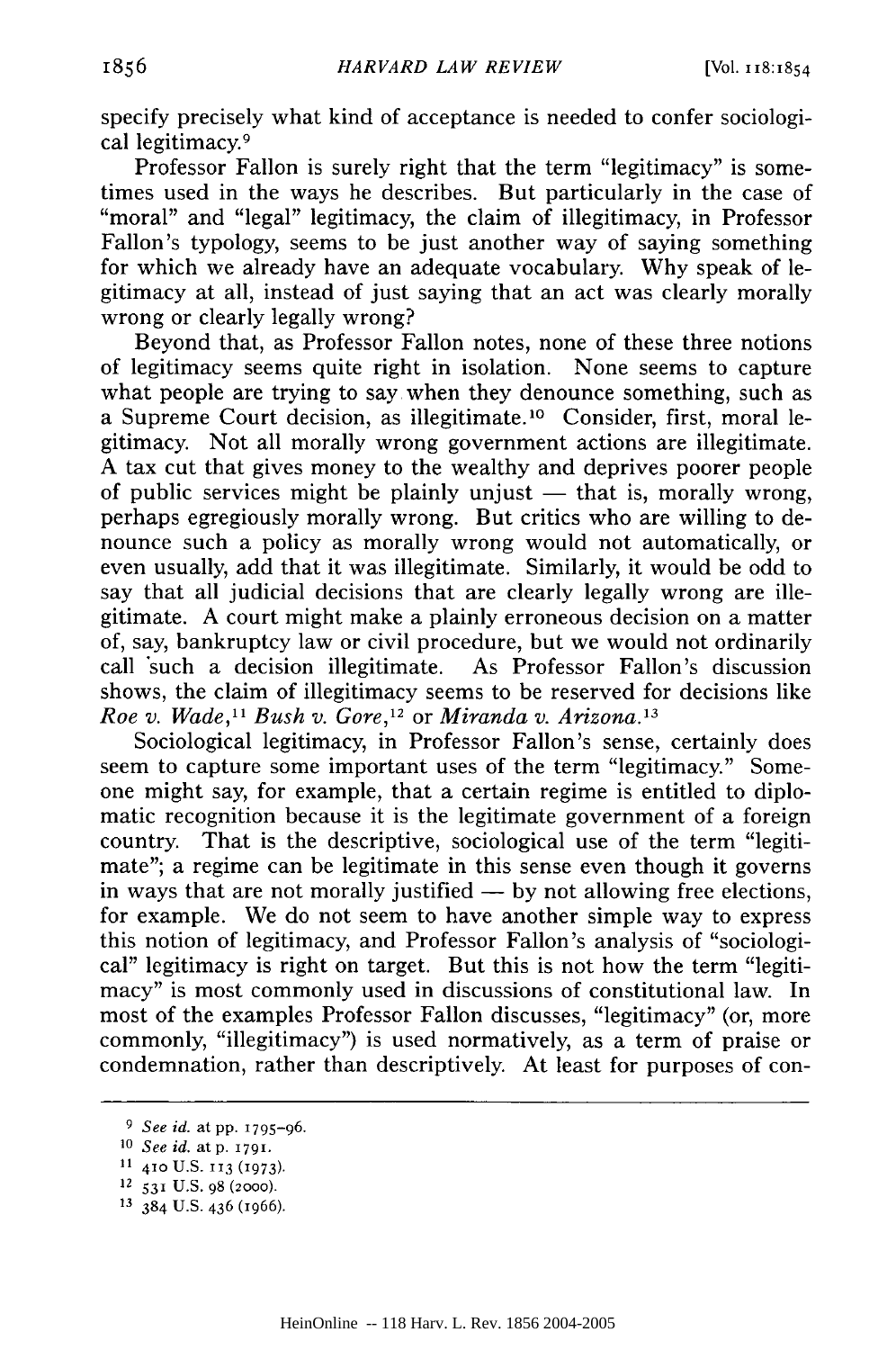stitutional debates, then, none of the three senses of legitimacy that Professor Fallon identifies seems to reflect the most common uses of the term. And to the extent they do, we do not need the term, and we could alleviate confusion by speaking directly of clear moral or legal wrongness.

## **II.** THE COMPLEX RELATIONSHIP **BETWEEN LEGAL AND** MORAL **LEGITIMACY**

Why do people continue to use the word, then? What are people claiming when they unreflectively assert the illegitimacy of, say, a judicial decision? Professor Fallon's typology might be read to suggest that they are saying either that the decision is morally illegitimate or that it is legally illegitimate, and that we can gain analytical clarity by specifying which of those claims is being made. But I am not sure that is right. A claim that a court decision is illegitimate often seems to be simultaneously, and inseparably, both a legal and a moral claim. Moreover, it is not simply a claim of clear legal error; nor is it simply a claim **of** clear moral error. Rather, it is a particular kind of moral claim, one that is often (though not always) related to a claim of legal error. To be more precise: a claim that a decision is illegitimate is a claim that the decision is, as a moral matter, not entitled to a full measure of obedience; and legal wrongness may be, but need not be, part of the reason for reaching that conclusion.

Professor Fallon's examples help illustrate this point. He notes that *Korematsu v. United States' <sup>4</sup>*might properly be regarded as "constitutionally illegitimate,"<sup>15</sup> which, in Professor Fallon's terms, is a form of legal illegitimacy. <sup>16</sup>*Korematsu* upheld the exclusion order that forced Japanese Americans from their homes on the West Coast of the United States during World War II. *Korematsu* certainly might have been, as Professor Fallon suggests, clearly wrong as a legal matter, but the critics of *Korematsu* are saying more than that. An important part of their objection is that the decision upheld an action **-** the exclusion of the Japanese Americans — that was a serious moral wrong.

*Bush v. Gore* has also been widely attacked as illegitimate.<sup>17</sup> Part of the basis of the attack is again that the decision was clearly wrong as a legal matter.<sup>18</sup> Beyond that, many critics say that the Court did

<sup>14</sup>**323** U.S. **214 (I944).**

**<sup>15</sup>**Fallon, *supra* note I, at p. 1848.

**<sup>16</sup>***See id.* at pp. 1848-49 (linking "[legal" and "constitutional" legitimacy).

**<sup>17</sup>***See generally BUSH v GORE:* THE **QUESTION** OF LEGITIMACY (Bruce Ackerman ed., 2002).

*Is See, e.g.,* Bruce Ackerman, Off *Balance, in BUSH V GORE:* **THE QUESTION** OF **LEGI-**TIMACY, *supra* note **17,** at **192, 196** ("[T]he Court gave *no* legally valid reason **for** this **act** of usurpation.").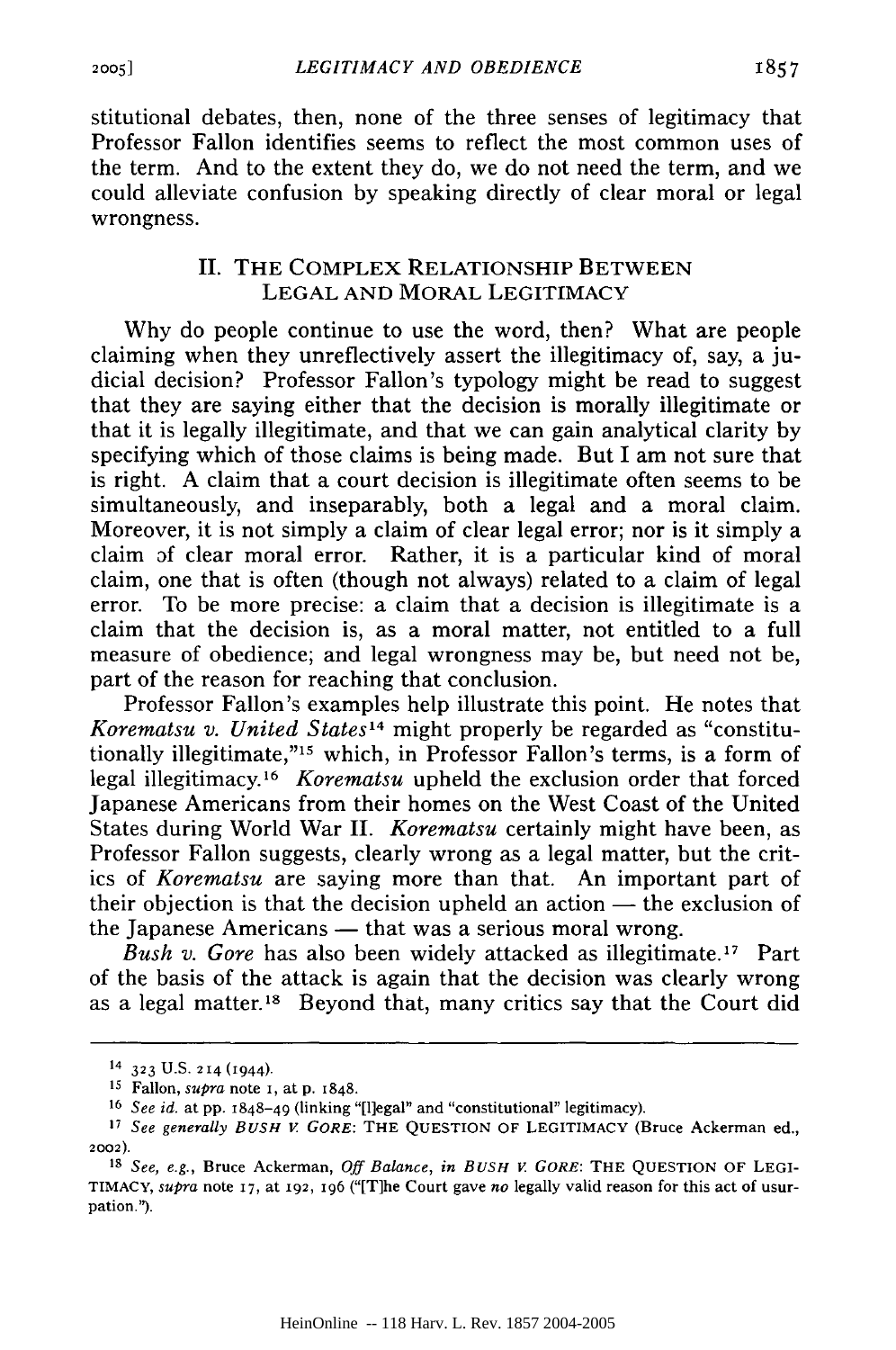not simply make a mistake but in some sense acted in bad faith. That claim of bad faith also seems to be part of what underlies the assertion that the decision is not just wrong but illegitimate.<sup>19</sup> But the criticism of *Bush v. Gore* is different from the criticism of *Korematsu.* It is no part of the *Bush v. Gore* critics' case to say that the result brought about by the Supreme Court's decision  $-$  George W. Bush's becoming President  $-$  was itself morally wrong in the way that the Japanese American exclusion was morally wrong.20 Unlike in *Korematsu,* the objection is not to the outcome but solely to the fact that it was the Supreme Court that brought about that outcome.

Sometimes claims that a judicial decision is illegitimate resemble the attacks on *Korematsu;* sometimes they resemble the attacks on *Bush v. Gore.* The critics who say that *Miranda v. Arizona* is an illegitimate decision do not always say, and need not say, that the police practices mandated by that decision are bad practices in any sense. Their claim is just that the Supreme Court should not have been the institution that required those practices. Some critics of *Roe v. Wade* do assert, as critics of *Korematsu* do, that the decision, by allowing abortions, brings about morally bad results. But not all critics of *Roe v. Wade* say this. Some of the most severe critics of *Roe v. Wade* believe that, as a moral matter, women have the right to have an abortion; their criticism is that the legislature, not the courts, should secure that right.<sup>21</sup> To give a more extreme example, it would surely be illegitimate for the Supreme Court to order the President to invade a foreign country  $-$  even if the invasion was morally justified and the President's refusal to order the invasion was morally wrong.

Does this mean, in Professor Fallon's typology, that the critics of *Korematsu* are asserting that that decision is both morally and legally illegitimate, while the critics of *Bush v. Gore* are asserting only legal illegitimacy? That does not seem right. The critics of *Bush v. Gore* are not just asserting that the Court is clearly legally wrong. They are also making a moral claim. As Professor Fallon explains, judges, like other officials, have a moral obligation to conform to their proper institutional roles. When they overstep the boundaries established by those

*<sup>19</sup>See, e.g.,* Margaret Jane Radin, *Can the Rule of Law Survive* Bush **v. Gore?,** *in BUSH V GORE:* **THE QUESTION OF LEGITIMACY,** *supra* note 17, at 11o, **114 ("[F]ive** Republican members of the Court decided the case in a way that is recognizably nothing more than a naked **ex pression of these justices' preference for the Republican Party.").**

*<sup>20</sup>See, e.g.,* **Guido Calabresi,** *In Partial but Not Partisan Praise of Principle, in BUSH V. GORE:* **THE QUESTION OF LEGITIMACY,** *supra* note **I7,** at **67,** 8i ("[T]his was an election between two relatively ordinary and not especially interesting, let alone frightening, politicians.").

*<sup>21</sup>See, e.g.,* John Hart **Ely,** *The Wages of Crying Wolf: A Comment on* Roe v. Wade, **82** YALE L.J. 920, 923-26 (1973).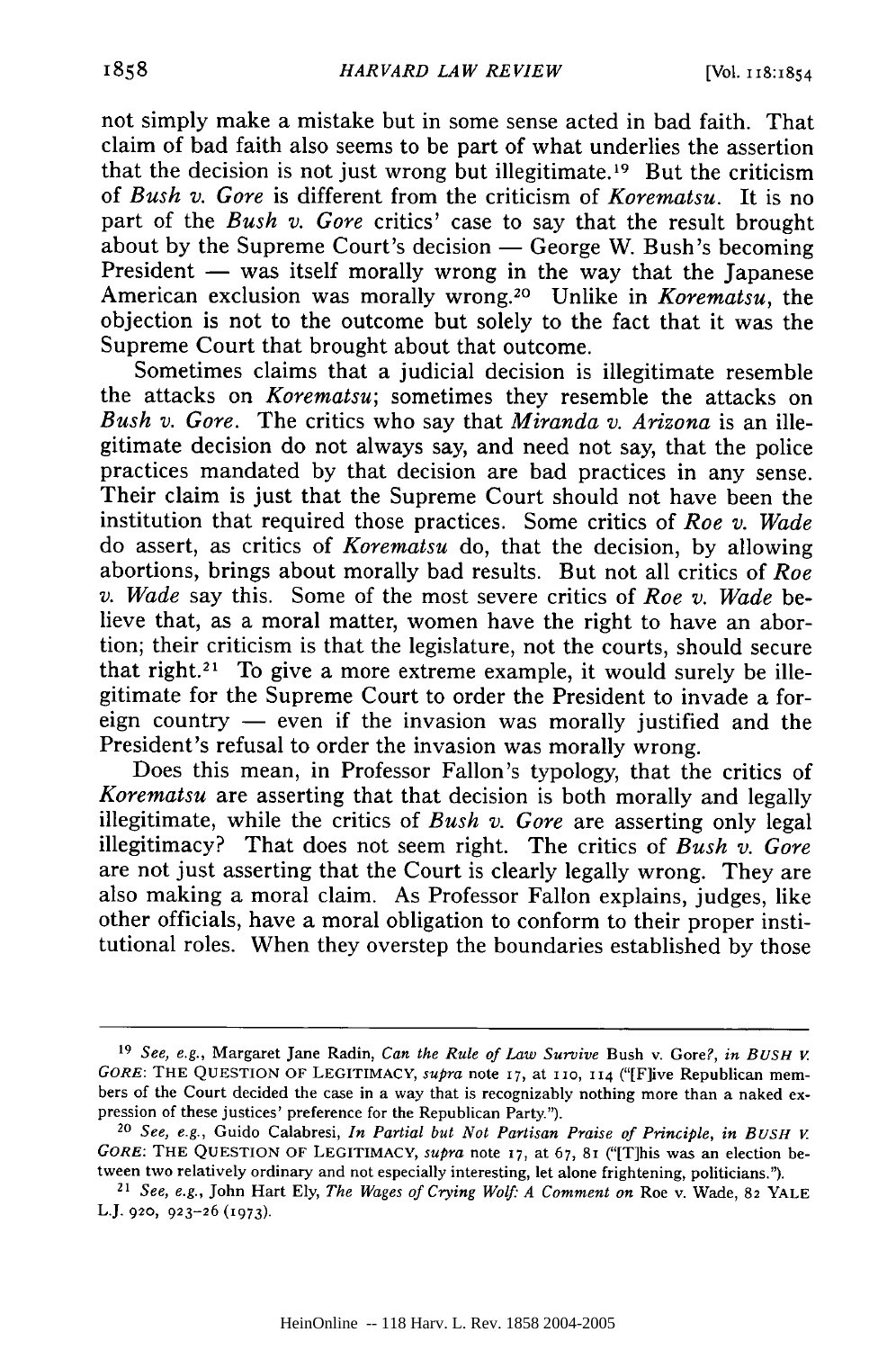roles, they do something that is morally wrong, at least in certain circumstances.<sup>22</sup>

The implication of this point is that what Professor Fallon would call claims of legal illegitimacy are not always distinct from claims of moral illegitimacy. Rather, a claim that a decision is clearly legally wrong can be a component of a certain kind of moral argument  $-$  an argument that the decision is not entitled to a full measure of obedience. Moreover, as I noted earlier, people do not condemn decisions as illegitimate just because they are legally wrong, even clearly legally wrong. If the Supreme Court simply made a mistake on a relatively technical legal subject, no one would call its decision illegitimate; that would be rhetorical overkill, even if the mistake were clear.

The assertion that a decision is illegitimate also does not amount simply to an assertion that the decision produces a morally wrong outcome. There are many such decisions that would not be condemned as illegitimate. A person who thinks that capital punishment is immoral will not necessarily, or even ordinarily, say that a decision upholding a death sentence is illegitimate, given the current state of American law. Similarly, someone might think a criminal sentence, authorized by law, was so severe as to be clearly morally wrong, but again one would not ordinarily condemn a decision as illegitimate because it upheld such a sentence.

Finally, a claim of illegitimacy does not always depend on an assertion that a decision is legally wrong. Another of Professor Fallon's well-chosen examples  $-$  the fugitive slave laws  $-$  makes this point.<sup>23</sup> It would have been possible (indeed, I think it would have been correct) to have asserted that a decision returning a fugitive slave was illegitimate **-** and should have been evaded, undermined, or even flatly defied **-** even if the decision was legally correct. The crucial element of each of these claims of illegitimacy is the assertion that it is morally proper to withhold full obedience. The reason may be the clear illegality of the action (as in *Bush v. Gore,* according to some critics of that decision); a combination of the illegality of the action and the immorality of the outcome (as in *Korematsu);* or simply the extreme immorality of an admittedly legal outcome (as in the fugitive slave example).

A claim that a judicial decision is illegitimate is, therefore, neither simply a claim that it is legally wrong nor a claim that it produces morally wrong results. Neither legal wrongness nor moral wrongness (in the sense that the decision produces morally objectionable results) is a sufficient condition of claiming illegitimacy. Nor is either of those a necessary condition (although generally, it seems, one of them will be

<sup>22</sup> Fallon, *supra* note i, at pp. 1834-39.

*<sup>23</sup>Id.* at p. i8oi.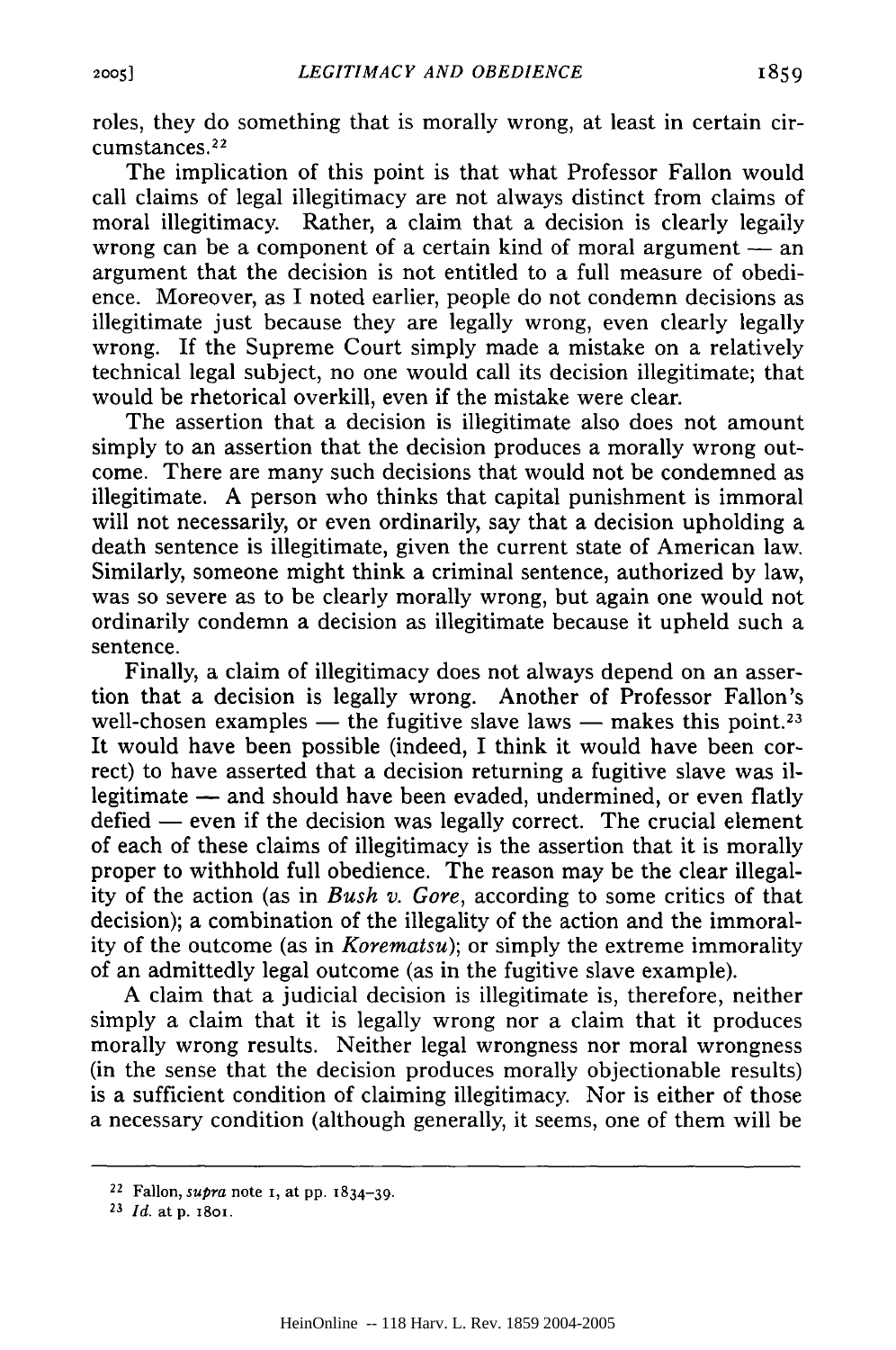present). **A** claim of illegitimacy is a specific kind of moral claim about obedience, sometimes but not always based on a claim of illegality.

### III. THE NATURE OF ILLEGITIMACY

My suggestion is that when people say that a judicial decision is illegitimate, they are saying that it should not receive the deference to which it would otherwise be entitled. In an extreme case, an assertion that a decision is illegitimate might amount to saying that the decision should simply be ignored. But the claim of illegitimacy need not go so far; there are less extreme ways of denying a decision its usual force.

If a decision is illegitimate, for example, the Court should have no hesitation in overruling it. Similarly, if a decision is illegitimate, lower courts should feel free to read it very narrowly, and the other branches of government may do likewise. More generally, a claim of illegitimacy may be a way of asserting that the Court is properly subject to more far-reaching attacks, such as legislation that deliberately challenges the Court's rulings or other measures that seek to undermine the Court's power. Those kinds of actions are not proper responses to a decision that is simply mistaken; they are the steps one takes in response to an illegitimate decision.<sup>24</sup>

The most extreme case of an illegitimate decision is a corrupt decision, that is, one in which the judges ignored their duty and simply advanced their personal interests. In such a case, one might say, they have not acted as judges at all. If the judges are not acting like judges, arguably their decision need not be treated as the decision of a court. This is why the assertion of bad faith in *Bush v. Gore* seems so closely connected to the claim of illegitimacy. If the Justices stepped outside their assigned role  $-$  and asserted, for example, a legally untethered power to bring order to the electoral process (or, in a more extreme version that I do not endorse, if they simply became partisan  $actors$  - then there is a good argument that they acted morally wrongly in a way that forfeited their claim to obedience. This is one way that a claim of illegitimacy might differ from a claim of simple,

<sup>24</sup>**I** leave aside here the "departmentalist" view of constitutional interpretation, examined with great insight in LARRY **D.** KRAMER, THE PEOPLE **THEMSELVES** (2004). According to that view, the other branches of the federal government are free to advance their own interpretations of the Constitution and need not defer to the Supreme Court's. See id. at 106-07. If a departmentalist view is correct, then legislation that deliberately challenges the Court's rulings on a constitutional question need not be seen as an attack on the Court's legitimacy; the rough analogy might be to a court of appeals that differs with the decisions of another court of appeals. The point of a claim of illegitimacy is that a decision is entitled to less deference than it would ordinarily receive; the departmentalist position is that the courts are  $-$  ordinarily  $-$  entitled to less deference than people today commonly think.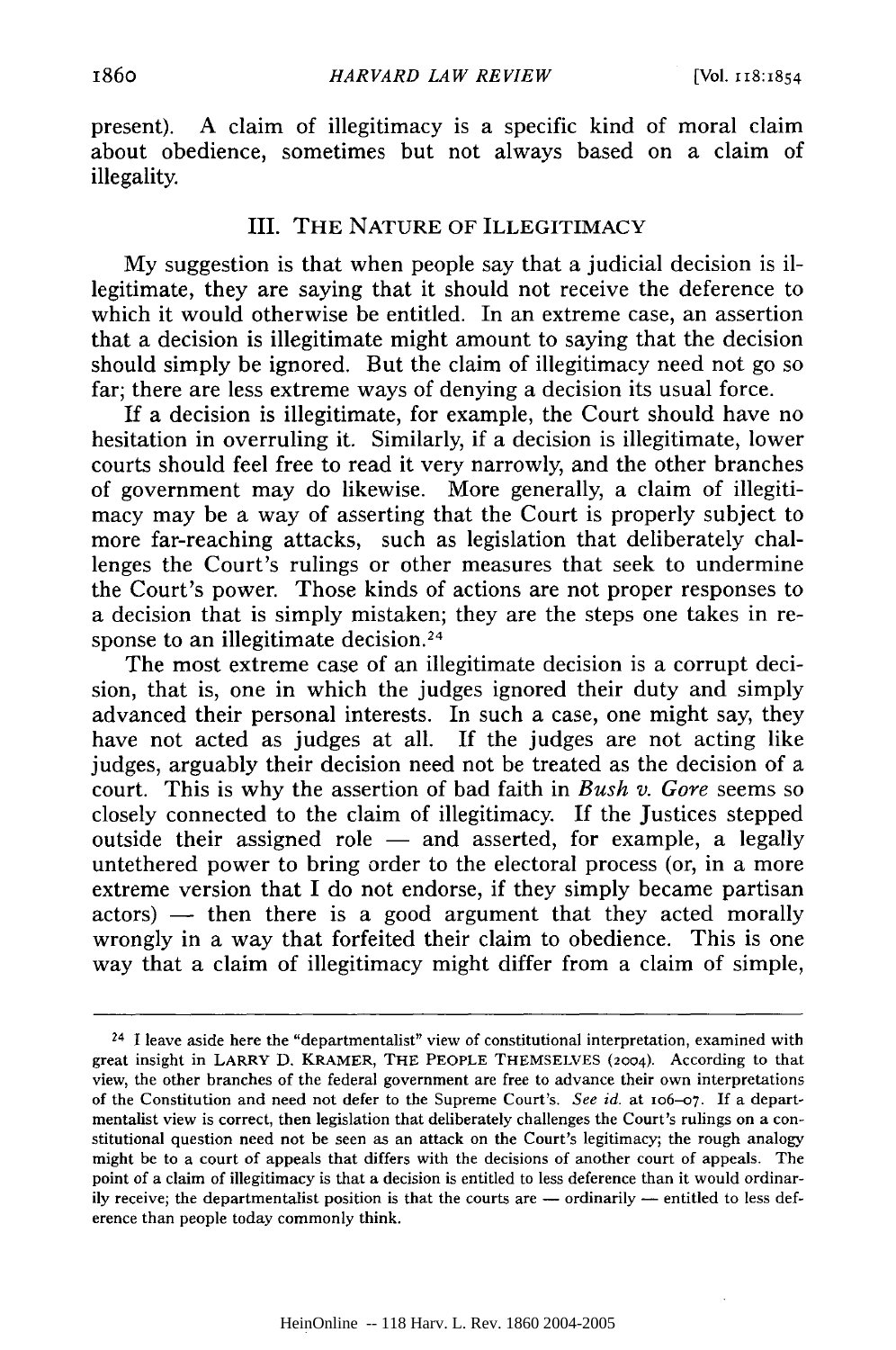even if clear, error. More generally, a claim of illegitimacy asserts that the Justices have, to a degree  $-$  through some combination of legal and moral error - forfeited their right to rule.

Other governmental actions, such as legislation or an executive decision, might also be illegitimate. In each case the nature of the claim is the same: this government action is not entitled to a full measure of obedience. People who believe that a law is illegitimate might evade it by technically complying while seeking to defeat its purpose; they might litigate over its enforcement in instances in which litigation would ordinarily be unwarranted; they might disobey and accept punishment; or they might disobey and try to avoid punishment. Similarly, people who think a President's election was not legitimate might deny the President the full range of deference a President would normally get, without engaging in outright defiance. In each of these instances, the characteristic feature of a claim of illegitimacy is the assertion that, as a moral matter, full obedience is not required.

This account of illegitimacy may also explain why the term "legitimacy" is used for both normative and descriptive claims. The assertion that a government action is illegitimate, in the sense I am proposing, is unmistakably normative. But it also suggests that the government action does not *deserve* sociological legitimacy — it does not deserve to be accepted. That is, perhaps, why we use the same term in both contexts.

To summarize: my proposal is that the term "legitimacy" is not best understood as a tripartite notion. Rather, in constitutional debates, an assertion of legitimacy is generally used, and should only be used, to make a certain kind of moral claim: that a government action is not entitled to a full measure of obedience. Ordinarily, when the action is a judicial decision, the claim of illegitimacy will be based on an assertion that the decision is seriously flawed as a legal matter. But such an assertion is not a necessary component of a claim of illegitimacy. And even when the claim of illegitimacy is based on a legal premise in that respect, it is a moral claim, and a moral claim of a specific kind, one having to do with obedience.

### IV. THE LEGITIMACY OF THE **CONSTITUTION**

Much of Professor Fallon's article is devoted to questions concerning the legitimacy of the United States Constitution. In the most important respects, his account seems to me entirely correct. In particular, he is surely right in saying, **A** la H.L.A. Hart, that the Constitution owes its legitimacy to the fact of general popular acceptance (of some, hard-to-specify kind) rather than to its adoption by a form of popular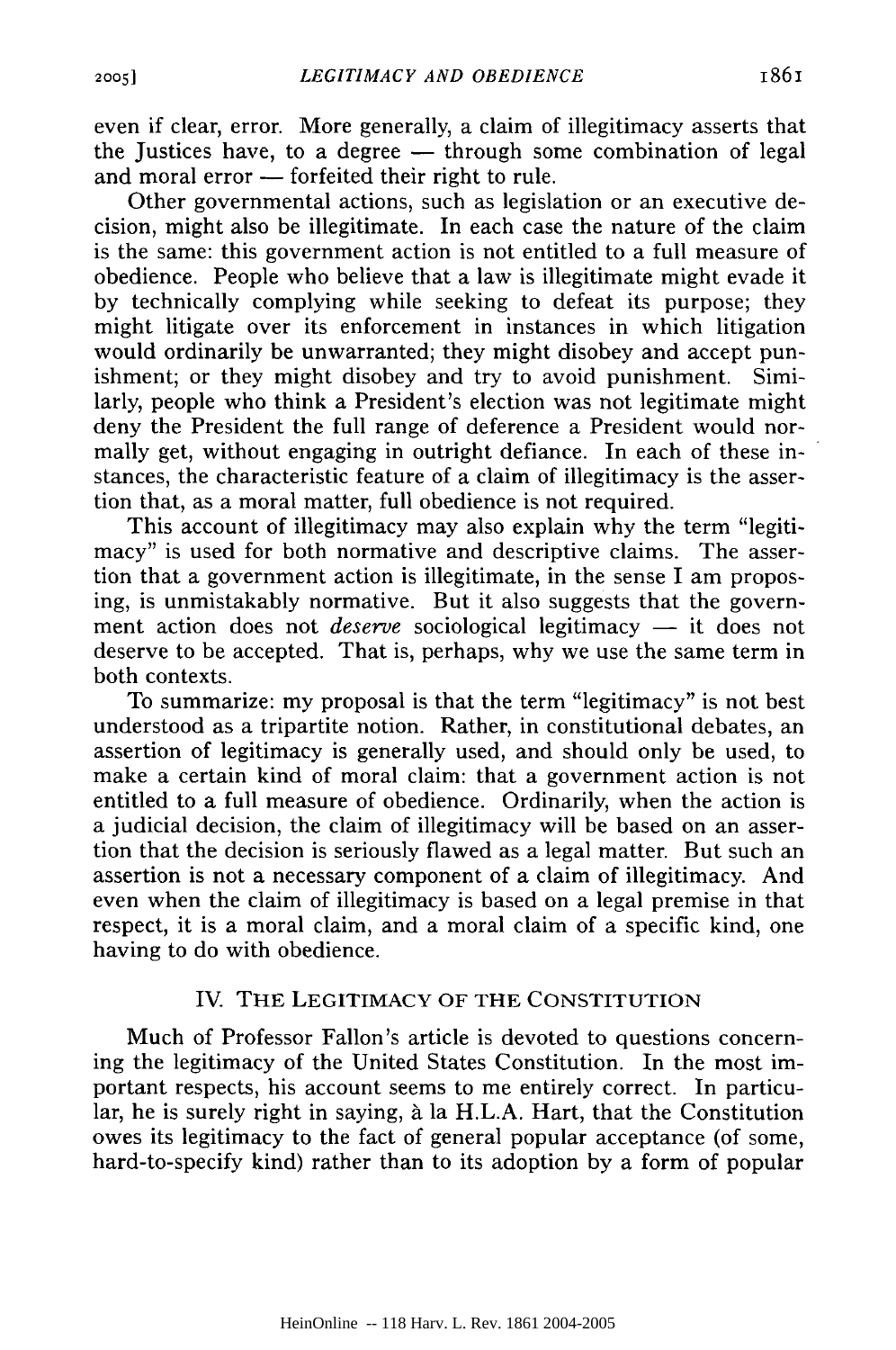vote hundreds of years ago.<sup>25</sup> But in two respects, the account of legitimacy I suggest may lead to somewhat different answers to the questions that Professor Fallon poses about the Constitution's legitimacy.

First, Professor Fallon suggests that the Constitution should be regarded as only "minimally legitimate" rather than ideally legitimate. <sup>26</sup> His point is that the Constitution is not morally ideal; it contains some provisions that are unjust and does not address some fundamental matters that, arguably, a morally ideal constitution would resolve.  $2^7$ Of course, it is a very difficult question how much a morally ideal constitution should resolve and how much it should leave to the ordinary legislative process; a constitution can fall short of the moral ideal in either direction. But one can certainly accept Professor Fallon's premise that the Constitution does not achieve the moral ideal in some significant respects.

The Constitution is nonetheless minimally legitimate, Professor Fallon says, because it is reasonably just and it is widely accepted. I agree with Professor Fallon that, ordinarily, it is a sufficient condition of legitimacy that a legal regime is reasonably just and widely accepted. This use of the term "legitimacy" is the one I suggest: it means that the regime is entitled to obedience. In any event, Professor Fallon seems clearly right when he says that a regime need not be perfectly just in order to deserve obedience.

I would not draw a distinction, however, between minimal and ideal legitimacy, at least not for the reason Professor Fallon does. He draws this distinction in order to make the point that certain aspects of our constitutional regime are morally defective. But that point can be made, and usually should be made, without invoking the notion of legitimacy. The provision in the Constitution that disqualifies naturalized citizens from becoming President<sup>28</sup> seems to me clearly morally wrong. But it would be odd to say that that morally wrong provision draws the Constitution's legitimacy into question; it is better seen as simply a moral shortcoming in the Constitution. The same is true of the argument that there are some matters that our Constitution leaves to the legislature but that an ideal constitution would resolve: that point is probably better made in just those terms, rather than **by** saying that it lessens the legitimacy of the Constitution. If the important

*<sup>25</sup>See* Fallon, *supra* note i, at pp. 1804-o6.

**<sup>26</sup>***Id.* at p. **1813.**

**<sup>27</sup>***See id.* at p. 1807; *id.* at p. 18og (citing Frank I. Michelman, *Ida's Way: Constructing the Respect-Worthy Governmental System,* 72 FORDHAM L. REV. 345, **362 (2003))** ("[Sjome reasonable parties might decline to consent to a constitutional compact that gave no definitive assurance concerning how matters of moral urgency would be resolved **.....**

**<sup>28</sup>**U.S. CONST. art. II, § **1, cl. 5.**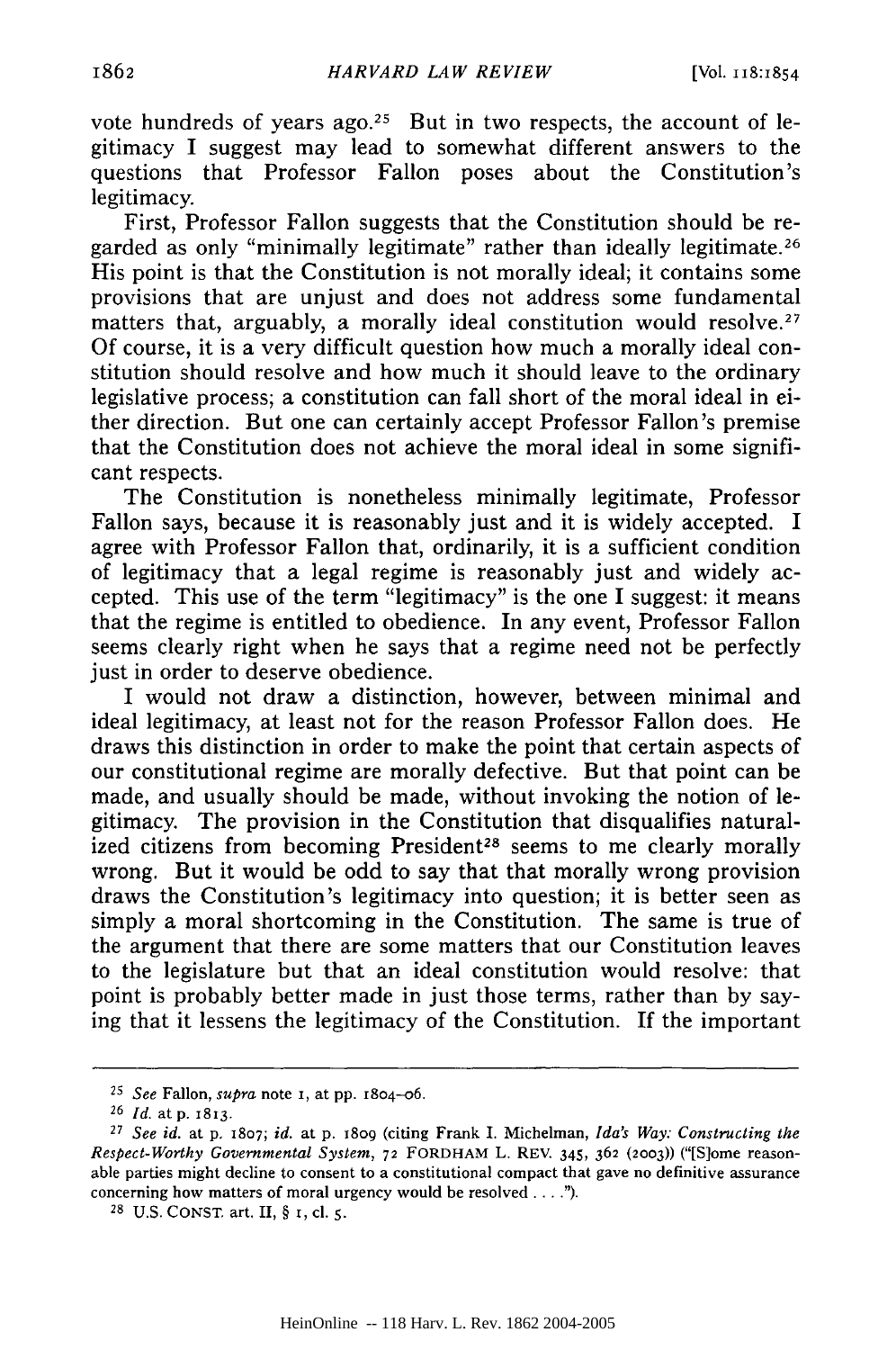issues left unresolved by the Constitution are handled in a satisfactory way by the legislature, then there does not seem to be any reason to question the *legitimacy* of the Constitution. We would simply say that, in an ideal regime, those matters would not have been left to the legislature at all.

Legitimacy can be a matter of degree, as Professor Fallon is right to emphasize. But the degree to which a regime enjoys legitimacy depends on both its moral soundness and the extent to which the regime is accepted; so it seems not quite right to say (as I take Professor Fallon to be saying) that a constitution falls from being ideally legitimate to being minimally legitimate just because of moral deficiencies. Even if the Articles of Confederation were not seriously morally defective, their legitimacy declined over time and was finally extinguished when the Constitution was accepted. On the other hand, as Professor Fallon says elsewhere in his article, a regime with serious moral weaknesses might enjoy a high degree of legitimacy if there is no other game in town, that is, if the only alternative to that regime is anarchy. In such a situation, even a regime with significant moral failings might still merit obedience  $-$  that is, it might still be legitimate.

Judged in that way, the United States Constitution is fully, not minimally, legitimate, even though it is not a moral ideal. There is no question, for most of us, that the Constitution is sufficiently just, and sufficiently widely accepted, so that its claim to obedience  $-$  its legitimacy  $-$  is beyond question. It would be possible, in principle, for there to be a regime that was morally superior to the Constitution but *less* fully legitimate because it did not enjoy as high a degree of acceptance as the Constitution. For these reasons, I would not say that the Constitution's moral shortcomings make it less than fully legitimate.

My second (and again relatively minor) disagreement with Professor Fallon concerns his proposal that we can pass judgment on the legitimacy of the Constitution, taken in isolation from the rest of the system of laws that governs the United States. The reason to do this, he says, is that we want to be able to make moral criticisms of particular parts of the law.<sup>29</sup> A constitutional regime with a Fugitive Slave Clause<sup>30</sup> could be legitimate, if the regime as a whole were widely accepted and, despite that Clause, not intolerably unjust (if, for example, the Clause was seldom invoked). But, Professor Fallon suggests  very plausibly  $-$  we would still want to denounce that Clause as illegitimate, and if we are limited to holistic judgments about the legitimacy of an entire system, we cannot do that.

**<sup>29</sup>***See* Fallon, *supra* note i, at **pp.** 18il-12; *id.* at **p. 181** (stating that one should "[r]esist[] the conclusion that the moral legitimacy of parts of the law can never be appraised independently of the whole").

**<sup>30</sup>**U.S. CONST. art. IV, § 2, cl. 3.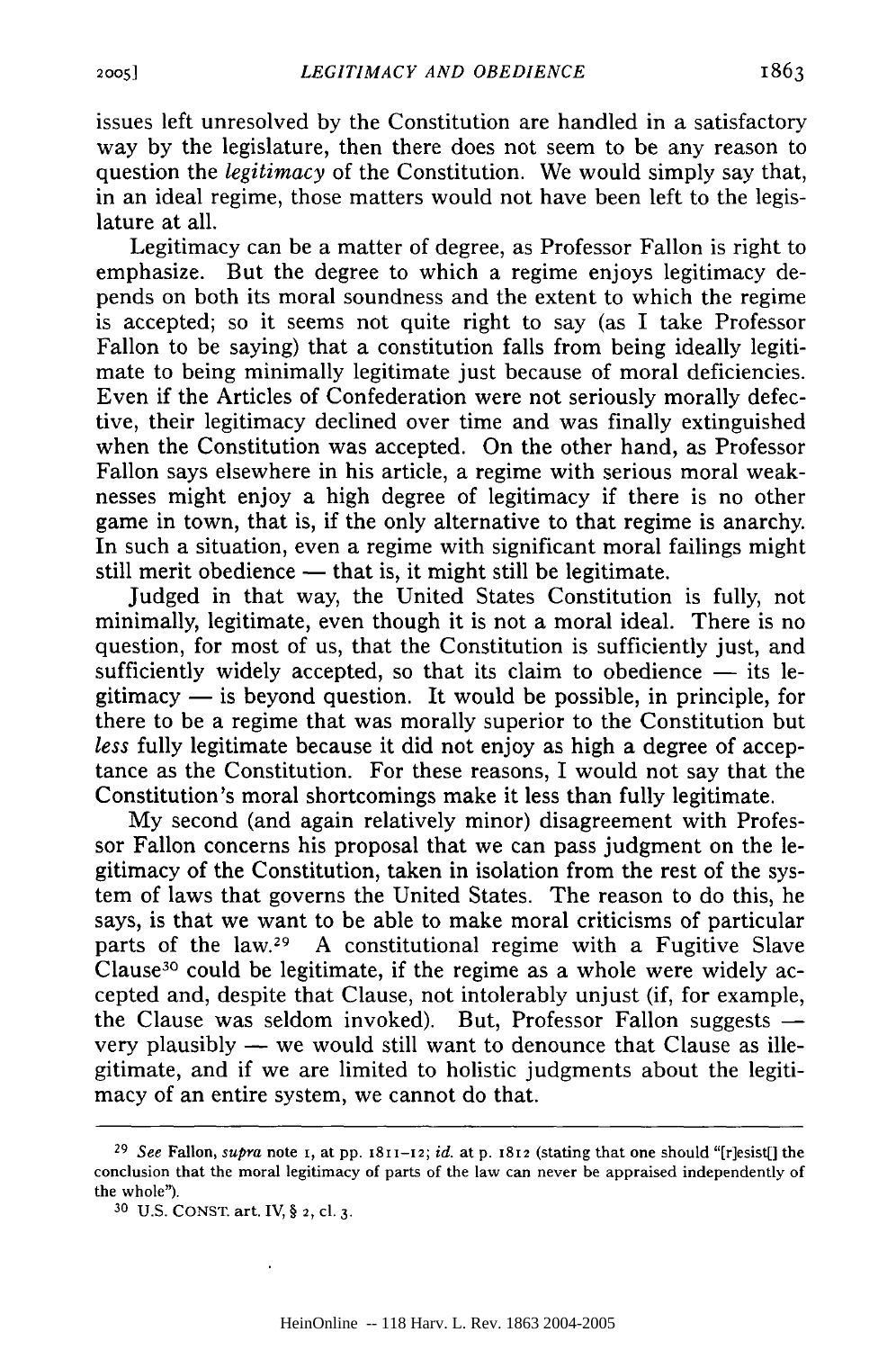I agree with Professor Fallon that we should make judgments about the legitimacy of particular components of our legal system; we should not be in the position of having to make an all-or-nothing judgment of the entire system. Nonetheless, I have two concerns. The first is, again, that it is better not to conflate claims about legitimacy with claims about morality. The Fugitive Slave Clause was surely immoral. Was it also illegitimate? That is a different question; it is the question whether that clause should be obeyed. I would give the same answer to both questions: the Fugitive Slave Clause was not entitled to a full measure of obedience, to say the least. Many inhabitants of free states held that view; they systematically sought to undercut enforcement of the Fugitive Slave Clause and in some instances defied it outright. But still, the question of legitimacy is different from the question of moral wrongness, and it would be possible to say that the Clause was morally wrong but not illegitimate  $-$  as many other people, including judges, did at the time. They believed that, although the requirement that fugitive slaves be returned was immoral, it should be obeyed. The disqualification of naturalized citizens from the Presidency makes the same point  $-$  morality and legitimacy are different things — in a less important context.

My second concern is that Professor Fallon seems to suggest that one can evaluate, in isolation, the legitimacy of the Constitution, by which he appears to mean the document with its amendments.<sup>31</sup> As I said, I agree with Professor Fallon that we can evaluate the legitimacy of components of the legal system and need not make an all-or-nothing judgment. But I do not think that the document called the Constitution, with its amendments, is the kind of component that can be evaluated. There is a complex network of understandings that guides the interpretation of the document, and those understandings determine what the document actually requires and permits.<sup>32</sup> The legitimacy of the document cannot be evaluated without taking those understandings into account.

**<sup>31</sup>***See* Fallon, *supra* note I, at p. 1812 ("[I]t should suffice to say that the Constitution is the document and set of amendments thereto that are broadly accepted as the written expression of the foundational commitments of the United States as a political community and that therefore structure debate about how those commitments ought to be understood, both inside and outside the courts.").

*<sup>32</sup>*Of course, the document itself, taken totally in isolation, does nothing. The only reason it has any legal force is that it is widely accepted as legally binding. And its words cannot be given any meaning at all unless some background understandings are accepted  $-$  such as understandings that it is obligatory and not hortatory, and that words are to be given their normal meaning (or some version of it) and not taken ironically. Professor Fallon of course understands these points; in fact, he makes them as well as anyone. *See, e.g., id.* at pp. 18o9-i. The question is whether the document, interpreted according to such widely shared and uncontroversial understandings, can be said to be legitimate or not.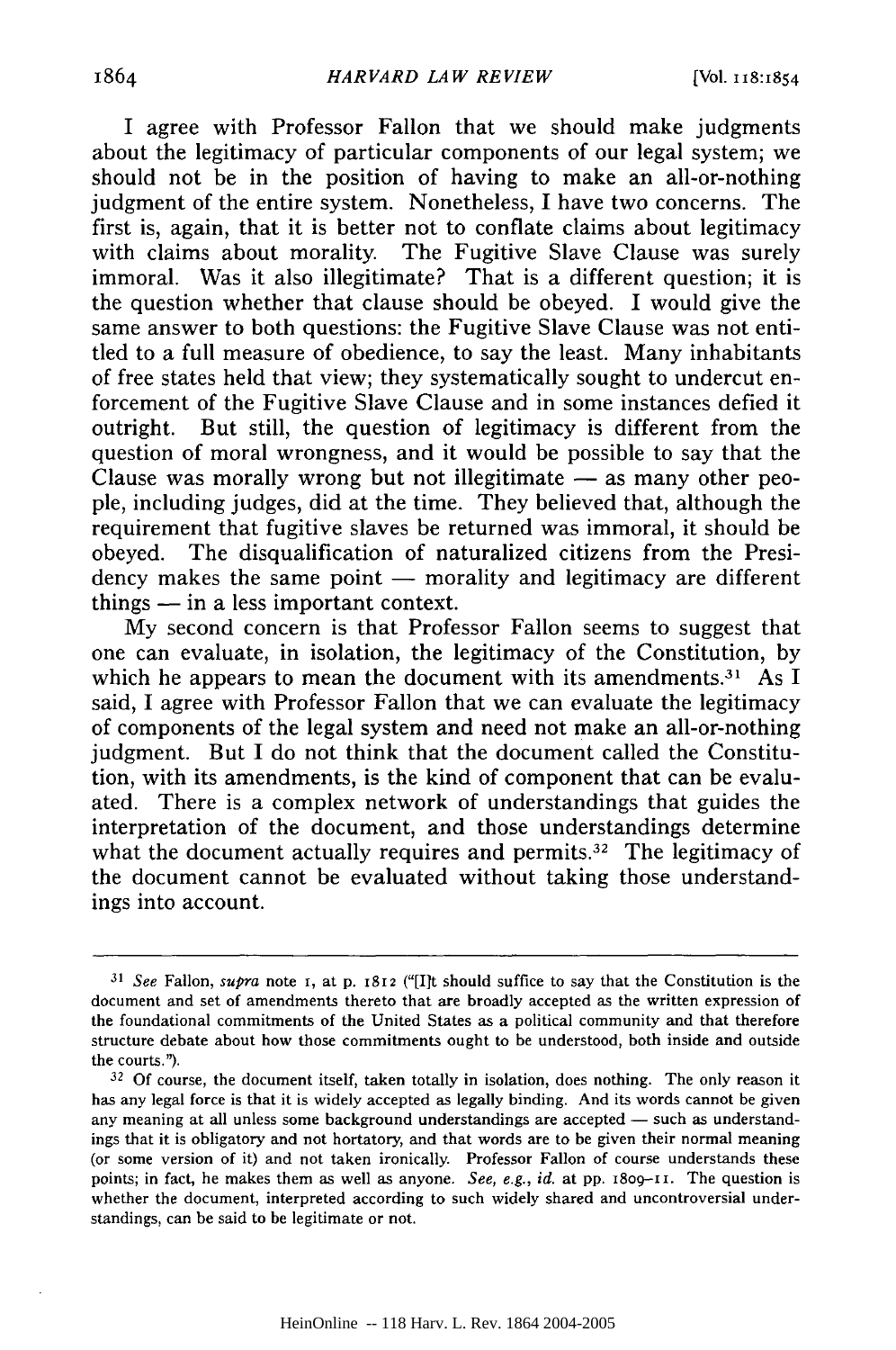For example, some provisions of the Constitution, such as the Takings Clause or the Due Process Clauses, might be interpreted to forbid many regulatory and redistributive laws<sup>33</sup>  $\rightarrow$  occupational safety laws, for example, or progressive taxation. If those Clauses were so interpreted, many people would regard the Constitution as more questionable morally; some might even doubt its legitimacy. But the document itself does not preclude such interpretations. Only a complex set of legal arguments, resting on precedent and other sources of law not found in the text itself, precludes such interpretations and saves the document from questionable legitimacy.

Consequently, it does not seem to make sense to talk about the legitimacy of the document alone. It does not seem right to question the legitimacy of the document just because it is possible to interpret some of its provisions in ways that would undermine its legitimacy. Probably no constitution could ever be drafted in a way that would, as a linguistic matter, preclude every interpretation that might render it immoral or illegitimate. On the other hand, it does not seem right to affirm the legitimacy of the document, taken in isolation, without knowing how its provisions are interpreted. The only solution is to recognize that the legitimacy of the document (or any provision of it) must be assessed in connection with understandings about how it is to be interpreted — understandings not found in the document itself.

Similarly, even if the document itself permits certain practices that are morally wrong and illegitimate, that should not count against the legitimacy or morality of the Constitution if, given our political culture, those practices are virtually certain not to occur. For example, the text of the Constitution quite clearly permits the President to be elected through undemocratic means. Article II provides that the President is to be chosen by electors who are appointed "in such Manner as the Legislature [of each State] may direct,"<sup>34</sup> and nothing in the Constitution says that that "Manner" must be, in any sense, democratic. Does this count against the legitimacy of the Constitution? Surely the answer depends at least in part on the likelihood that some state would actually do such a thing. That likelihood cannot be discovered from the document. For these reasons, while it makes sense to consider the legitimacy of particular provisions of the Constitution in isolation from the entire system of laws, those provisions must be considered in context  $-$  a context of precedents and general understandings that determine what effects the provisions will have.

**<sup>33</sup>**See, e.g., Lochner v. New York, 198 U.S. 45, 53-65 **(1905).** *See generally* RICHARD A. **EPSTEIN, TAKINGS:** PRIVATE PROPERTY **AND** THE POWER OF **EMINENT** DOMAIN (1985).

**<sup>34</sup>**U.S. CONST. art. II, § I, **c1.** 2.